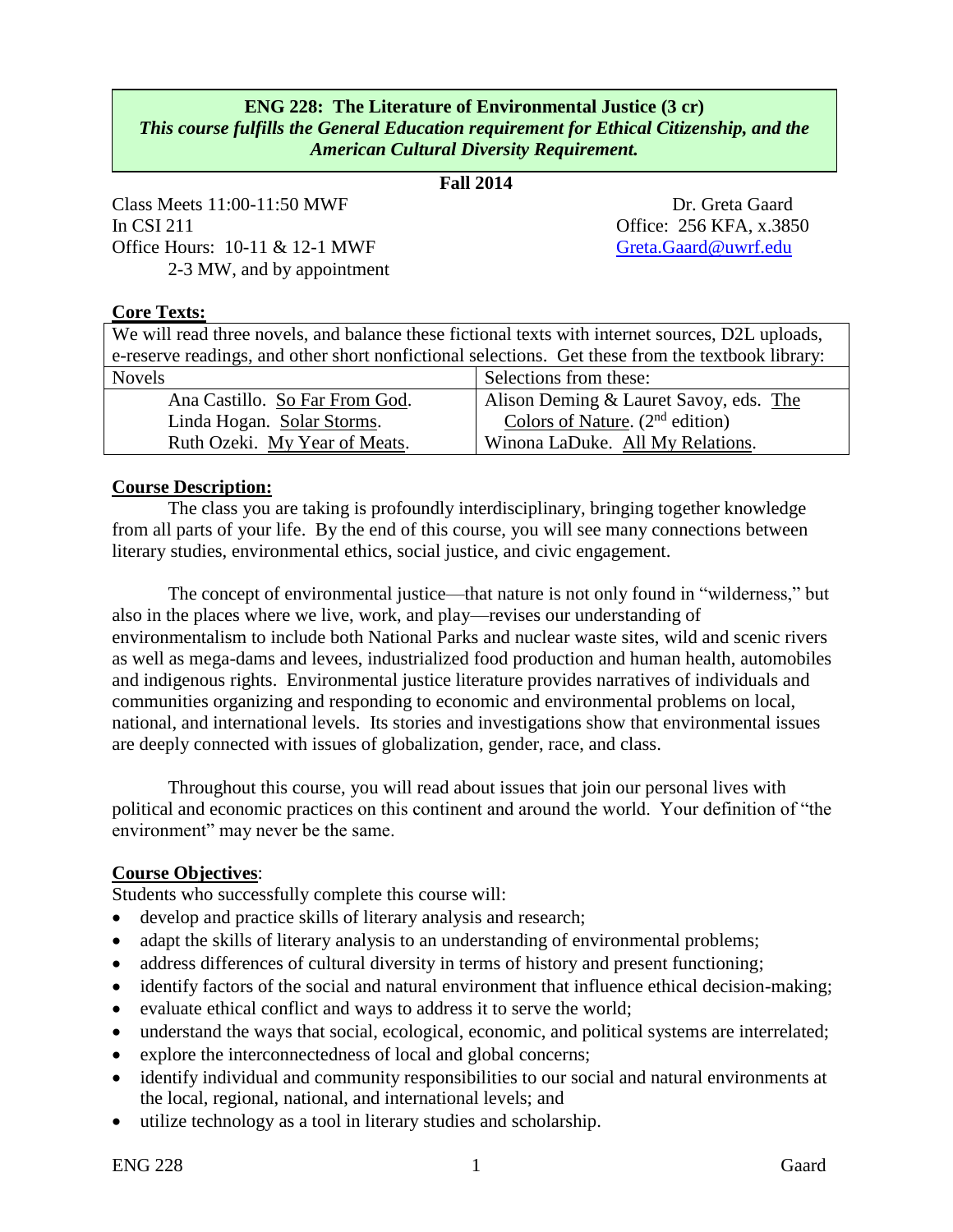| <b>COURSE GRADING AND EVALUATION</b>        |                                                         |     |  |  |
|---------------------------------------------|---------------------------------------------------------|-----|--|--|
| 1. Literary Criticism                       | You will be asked to write four short (3-5 pp.) essays  | 60% |  |  |
| Essay 1: 15%, due 9/29                      | that join your readings with some online research,      |     |  |  |
| Essay 2: 15%, due 10/20                     | addressing the contextual factors for each specific     |     |  |  |
| Essay 3: 20%, due 11/19                     | eco-justice topic (i.e., toxic workplaces, agricultural |     |  |  |
| Essay 4: 10%, due 12/10                     | production and human health, etc.). The specific        |     |  |  |
| Note: Late papers must be                   | assignment guidelines for each essay are posted on      |     |  |  |
| negotiated in advance, and                  | D2L. These essays will be evaluated using the rubric    |     |  |  |
| grade penalties may apply.                  | on the last two pages of your syllabus.                 |     |  |  |
| 2. Engaged Citizenship                      | To explore the potentials for conflict and cooperation  | 15% |  |  |
| Proposals due 10/1                          | among the various stakeholders on these eco-justice     |     |  |  |
| Presentations on 11/19.                     | issues, you will have the opportunity to engage in      |     |  |  |
| Paper due on 12/5. See                      | one method of applied scholarship, write up and         |     |  |  |
| service learning booklet on                 | present your experience & findings to the class. You    |     |  |  |
| D2L for numerous listings,                  | can choose from one of the following:                   |     |  |  |
| including:                                  | (a) internet research and report on                     |     |  |  |
| $\triangleright$ Habitat for Humanity –     | engagement with an environmental justice                |     |  |  |
| Turning $Point - RF$<br>➤                   | organization, to involve interviewing activists, or     |     |  |  |
| women's shelter                             | contributing toward online activism via research or     |     |  |  |
| $\triangleright$ Walk On Therapeutic        | letter-writing;                                         |     |  |  |
| <b>Riding Center</b>                        | (b) educational outreach, involving a                   |     |  |  |
| Kinnickinnic River<br>$\blacktriangleright$ | researched presentation to the UWRF campus              |     |  |  |
| <b>Land Trust</b>                           | community or another community organization; or         |     |  |  |
| <b>Social Justice</b><br>➤                  | (c) service learning of ten volunteer hours,            |     |  |  |
| Committees of                               | summarized and discussed in a reflective essay          |     |  |  |
| Churches                                    | exploring the intersection of environmental justice     |     |  |  |
| $\triangleright$ Food Pantry in RF          | perspectives at your service learning organization      |     |  |  |
| > Project Homeless                          |                                                         |     |  |  |
| Connect                                     |                                                         |     |  |  |
| 3. Attendance &                             | Throughout the semester, there will be unannounced      | 15% |  |  |
| Participation.                              | reading quizzes, brief responsive writing, internet     |     |  |  |
| "Attendance" = being                        | research and reporting, and class discussions. You      |     |  |  |
| on time, completing                         | are allowed three absences. After that point,           |     |  |  |
| the readings, bringing                      | absences will adversely affect your grade. Missing      |     |  |  |
| your books, and being                       | more than six classes (the equivalent of two weeks)     |     |  |  |
| present for the full                        | for any reason will constitute a failing grade in this  |     |  |  |
| class period.                               | course. Illnesses, family emergencies, and other        |     |  |  |
| Partial class attendance                    | serious matters requiring your absence from class       |     |  |  |
| $=$ missing class.                          | must be documented with the CAS Dean's Office.          |     |  |  |
| Participating in the                        |                                                         |     |  |  |
| final is required.                          |                                                         |     |  |  |
| 4. Final Essay Exam (the self-              | To summarize your learning in this class, you will      | 10% |  |  |
| evaluative letter and the EJ                | write a reflective and self-evaluative letter           |     |  |  |
| "solutions" research)-Due                   | (instructions on D2L), discussing and evaluating        |     |  |  |
| Dec. 15 by 3:00 p.m. in the                 | your learning based on the above four literary essays   |     |  |  |
| D2L Dropbox                                 | and the documentation of your engaged citizenship.      |     |  |  |
|                                             | See D2L for instructions.                               |     |  |  |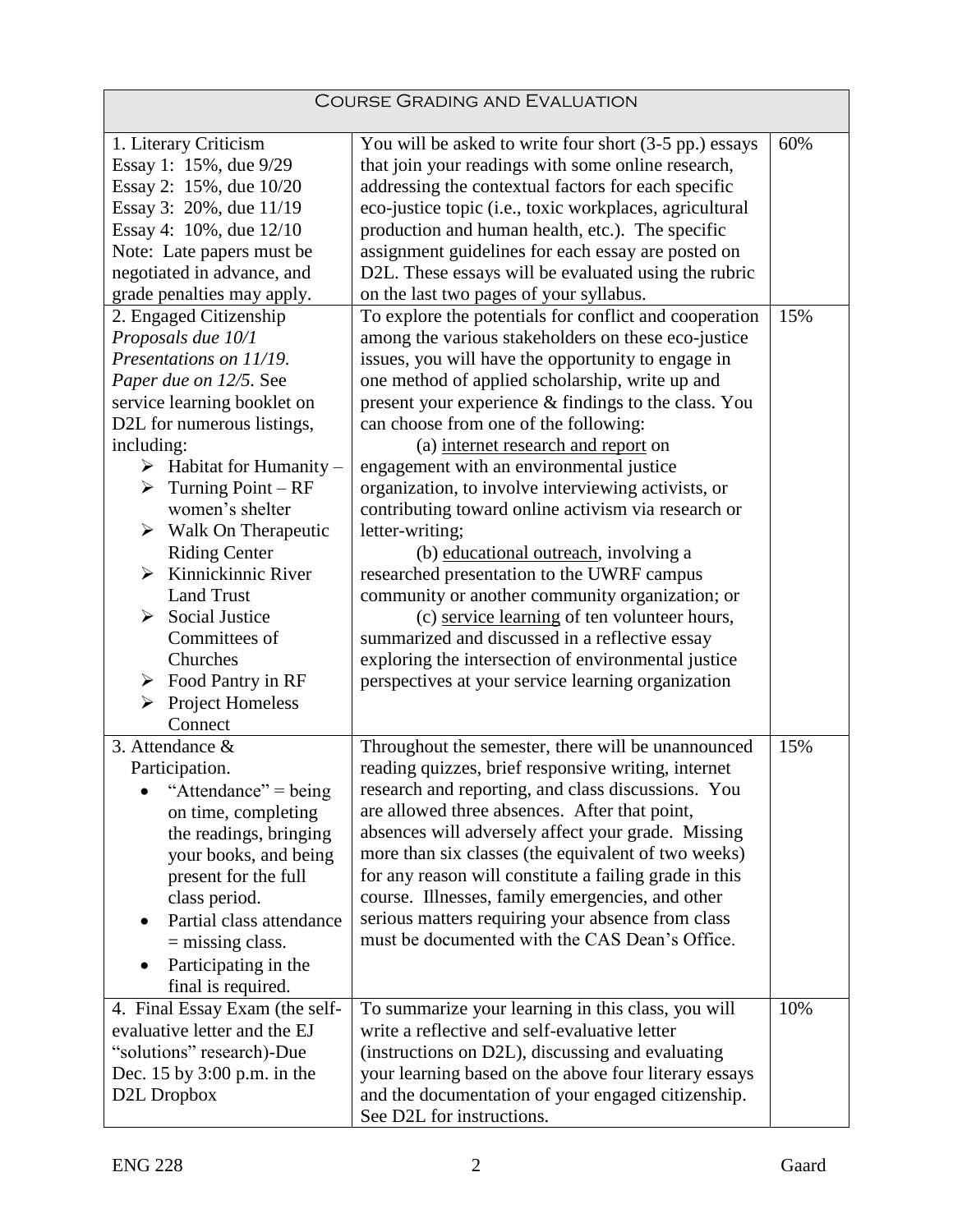| <b>COURSE SCHEDULE</b>                                                     |                                                                                           |                               |  |  |  |  |
|----------------------------------------------------------------------------|-------------------------------------------------------------------------------------------|-------------------------------|--|--|--|--|
| <b>Date</b>                                                                | <b>Readings Due, Class Topics</b>                                                         | <b>Writing Due</b>            |  |  |  |  |
| Unit One: Defining "nature," "wilderness," "identity"-From Conservation to |                                                                                           |                               |  |  |  |  |
|                                                                            | <b>Environmental Justice (weeks 1-4)</b>                                                  |                               |  |  |  |  |
| W, 9/3                                                                     | Course Introduction. Langston Hughes, "The Negro                                          |                               |  |  |  |  |
|                                                                            | Speaks of Rivers" & Margo Tamez, "Beetles in Bright                                       |                               |  |  |  |  |
|                                                                            | Light." $(D2L)$                                                                           |                               |  |  |  |  |
| F, 9/5                                                                     | John Muir, "Hetch Hetchy Valley", Marsden Manson,                                         |                               |  |  |  |  |
|                                                                            | "A Statement of San Francisco's Side," (from D2L)                                         |                               |  |  |  |  |
| M, 9/8                                                                     | Ed Abbey, "Industrial Tourism and the National Parks,"                                    |                               |  |  |  |  |
|                                                                            | from Desert Solitaire (D2L) & Owens' chapter from                                         |                               |  |  |  |  |
|                                                                            | Colors.                                                                                   |                               |  |  |  |  |
| W, 9/10                                                                    | Aldo Leopold, "Thinking Like a Mountain," and "The                                        |                               |  |  |  |  |
|                                                                            | Land Ethic" from Sand County Almanac (D2L).                                               |                               |  |  |  |  |
|                                                                            | Activity: overview of U.S. environmental thought.                                         |                               |  |  |  |  |
| F, 9/12                                                                    | Ana Castillo, So Far From God, Chs. 1-5                                                   |                               |  |  |  |  |
| M, 9/15                                                                    | Ana Castillo, So Far From God, Chs. 6-10                                                  |                               |  |  |  |  |
| W, 9/17                                                                    | <b>Synthesis Day-Bring D2L printouts to class</b>                                         | Bring to class printouts      |  |  |  |  |
|                                                                            | Read: Bullard in Colors                                                                   | from D2L of these:            |  |  |  |  |
|                                                                            | PPT on D2L: "What is Environmental Justice?"                                              | 17 Principles of              |  |  |  |  |
|                                                                            | 17 Principles of Environmental Justice (D2L) $\&$                                         | <b>Environmental Justice</b>  |  |  |  |  |
|                                                                            | 10 Principles of Climate Justice (D2L)                                                    | 10 Principles of<br>$\bullet$ |  |  |  |  |
|                                                                            | <b>***Introduction to Service Learning - Potential Sites.</b>                             | <b>Climate Justice</b>        |  |  |  |  |
|                                                                            | Guidesheet on D2L.***                                                                     | <b>Service Learning</b><br>٠  |  |  |  |  |
|                                                                            |                                                                                           | Guidelines                    |  |  |  |  |
| F, 9/19                                                                    | Ana Castillo, So Far From God Chs. 11-16.                                                 |                               |  |  |  |  |
| M, 9/22                                                                    | Student-led discussion of Internet Research for Unit                                      | -B4 class: post to D2L        |  |  |  |  |
|                                                                            | One. Find out: "How accurate is Castillo's portrayal                                      | discussion a one-page         |  |  |  |  |
|                                                                            | of the US/Mexico border industries?" Consider                                             | listing of your two           |  |  |  |  |
|                                                                            | Southwest Network for Economic and Env. Justice                                           | internet sites with research  |  |  |  |  |
|                                                                            | (www.sneej.org), Center for HealthEnv. & Justice                                          | relevant to Castillo's        |  |  |  |  |
|                                                                            | (www.chej.org), Southwest Organizing Project                                              | book. Discuss their           |  |  |  |  |
|                                                                            | www.swop.net, www.ienearth.org                                                            | primary content $\&$          |  |  |  |  |
|                                                                            |                                                                                           | different perspectives, in    |  |  |  |  |
|                                                                            | **Keep an eye out for examples of environmental                                           | one paragraph each. Be        |  |  |  |  |
|                                                                            | (in) justice in the news; you can use this, with an                                       | prepared to discuss your      |  |  |  |  |
|                                                                            | associated research website, as one of your sources.                                      | sources in class.**           |  |  |  |  |
| W, 9/24                                                                    | Ray Gonzales, Francisco Alarcon, Camille Dungy &                                          |                               |  |  |  |  |
|                                                                            | Jeanne W. Houston essays from Colors                                                      |                               |  |  |  |  |
| F, 9/26                                                                    | Prewriting Essay #1 Synthesis Day-No Reading                                              |                               |  |  |  |  |
|                                                                            |                                                                                           |                               |  |  |  |  |
| M, 9/29                                                                    | <b>Synthesis Day-No Reading</b>                                                           | <b>Essay #1 Due</b>           |  |  |  |  |
|                                                                            | Film: "Food, Inc."                                                                        |                               |  |  |  |  |
|                                                                            | Unit Two: Are we truly where, what, and how we eat? Food Justice Explored (weeks 5, 6, 7) |                               |  |  |  |  |
| W, 10/1                                                                    | Ruth Ozeki, My Year of Meats, pp. 1-119.                                                  | <b>Service Learning</b>       |  |  |  |  |
|                                                                            |                                                                                           | <b>Proposals Due</b>          |  |  |  |  |
| F, 10/3                                                                    | Ruth Ozeki, My Year of Meats, pp. 121-241.                                                |                               |  |  |  |  |
| M, 10/6                                                                    | Wendell Berry, pp. 3-48 from The Unsettling of                                            |                               |  |  |  |  |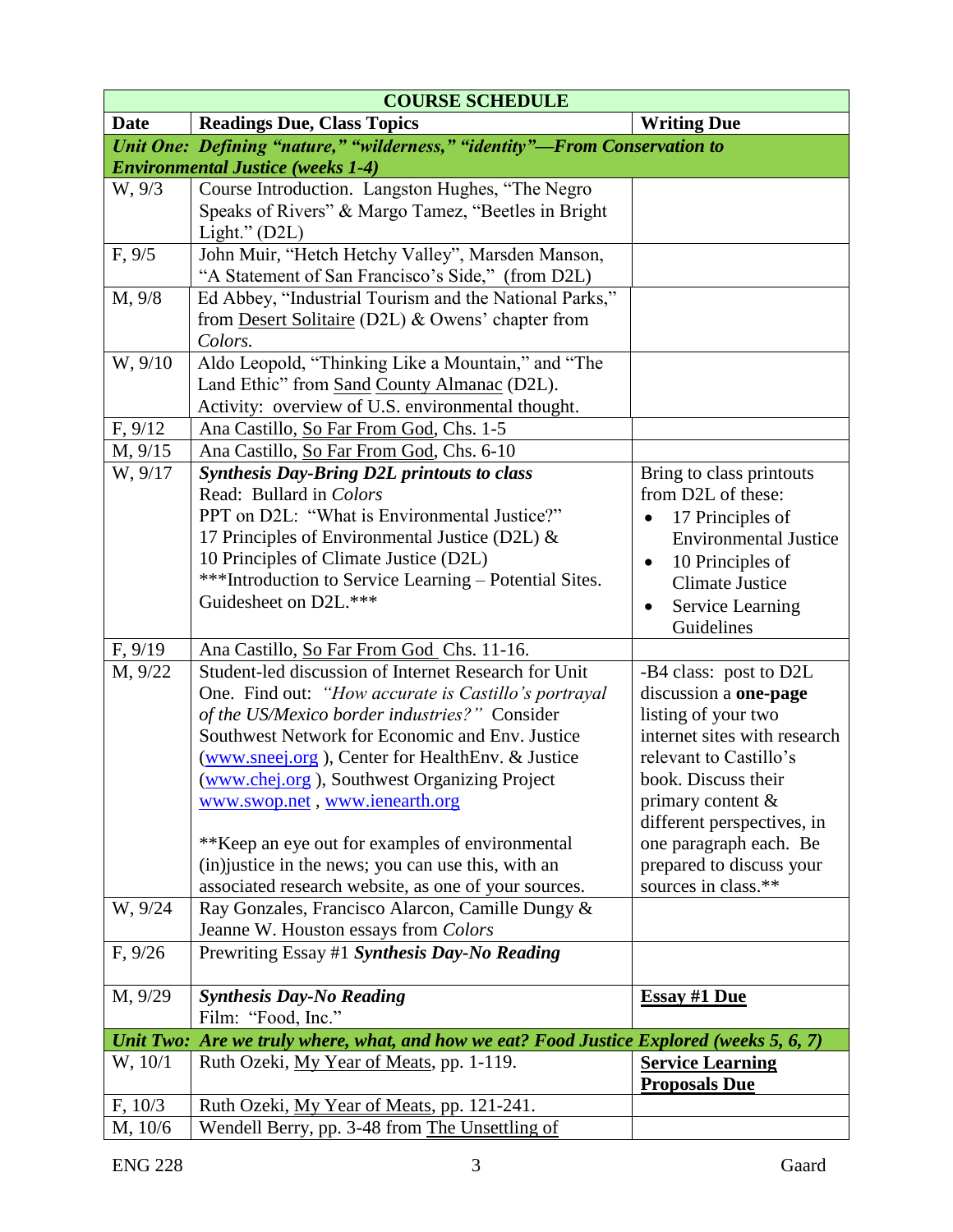|          | America (D2L); Masumoto essay from Colors                                     |                               |
|----------|-------------------------------------------------------------------------------|-------------------------------|
| W, 10/8  | Ruth Ozeki, My Year of Meats, pp. 243-361.                                    |                               |
| F, 10/10 | Sandra Steingraber, pp. 29-55 from Having Faith                               |                               |
|          | (D2L). LaDuke, All My Relations, Ch. 1 (pp. 11-26).                           |                               |
| M, 10/13 | Student-led discussion of internet research for Unit Two.                     | -B4 class: post to D2L        |
|          | Find out: "How accurate is Ozeki's story?" Consider                           | discussion a one-page         |
|          | the Organic Consumers Association                                             | listing of two internet       |
|          | (www.organicconsumers.org), Pesticide Action Network                          | sites, their primary          |
|          | (www.panna.org), the Land Stewardship Project                                 | content & different           |
|          | (www.landstewardshipproject.org) Inst. for Agriculture                        | perspectives                  |
|          | and Trade Policy (www.iatp.org), "Meet your Meat"                             | -Bring to class printouts     |
|          | (www.meat.org), Growing Power                                                 | from two $(2)$ internet sites |
|          | www.growingpower.org), Food Justice                                           | with research relevant to     |
|          | (http://www.justfood.org/food-justice) Oxfam                                  | Ozeki's book, and be          |
|          | (http://www.oxfamamerica.org/whoweare/sisters-on-the-                         | prepared to discuss your      |
|          | planet                                                                        | findings                      |
| W, 10/15 | Prewriting Essay #2 Synthesis Day-No Reading                                  |                               |
| F, 10/17 | Alice Walker, "Am I Blue?" and "Not Only Will Your                            |                               |
|          | Teachers Appear, They Will Cook New Foods For                                 |                               |
|          | You," and "Why did the Balinese Chicken Cross the                             |                               |
|          | Road?" from Living by the Word. (D2L).                                        |                               |
| M, 10/20 | Film: "GreenGreenWater" and "Downstream" -No                                  | <b>Essay #2 Due</b>           |
|          | Reading                                                                       |                               |
|          | Unit Three: "Power With," or "Power Over"? Forms of Social & Ecological Power |                               |
|          |                                                                               |                               |
|          | For Energy Justice (weeks 8, 9, 10, 11)                                       |                               |
| W, 10/22 | Linda Hogan, Solar Storms, pp. 11-107.                                        |                               |
| F, 10/24 | Linda Hogan, Solar Storms pp. 108-211                                         |                               |
| M, 10/27 | LaDuke, All My Relations, Ch. 3 (pp. 49-74)                                   |                               |
| W, 10/29 | Linda Hogan, Solar Storms pp. 212-255.                                        |                               |
| F, 10/31 | Student-led discussion on water power. Consider:                              | -B4 class: post to D2L        |
|          | Indigenous Env. Network www.ien-earth.org, Clean                              | discussion a one-page         |
|          | Wisconsin (www.cleanwisconsin.org), Fresh Energy                              | listing of two internet       |
|          | (www.fresh-energy.org),                                                       | sites, their primary          |
|          | http://www.enviroliteracy.org/article.php/59.html                             | content & different           |
|          | http://chamisa.freeshell.org/dam.htm .                                        | perspectives                  |
|          |                                                                               | -Bring to class printouts     |
|          | Read "Bubbling Waters" on D2L course site.                                    | or notes from two $(2)$       |
|          |                                                                               | internet sites with research  |
|          | Vimeo: The Indian Boarding School Experience                                  | relevant to Hogan's book;     |
|          |                                                                               | be prepared to present        |
|          |                                                                               | your findings                 |
| M, 11/3  | Linda Hogan, Solar Storms pp. 256-352.                                        |                               |
| W, 11/5  | Read Kimmerer, hooks, Salmon from Colors                                      | Check out your home's         |
|          |                                                                               | pollution at                  |
|          |                                                                               | http://scorecard.goodguide    |
|          |                                                                               | .com/ $\&$ bring a printout   |
| F, 11/7  | LaDuke, Ch. 5, pp. 97-113. "Good Nukes-Almost                                 | to class                      |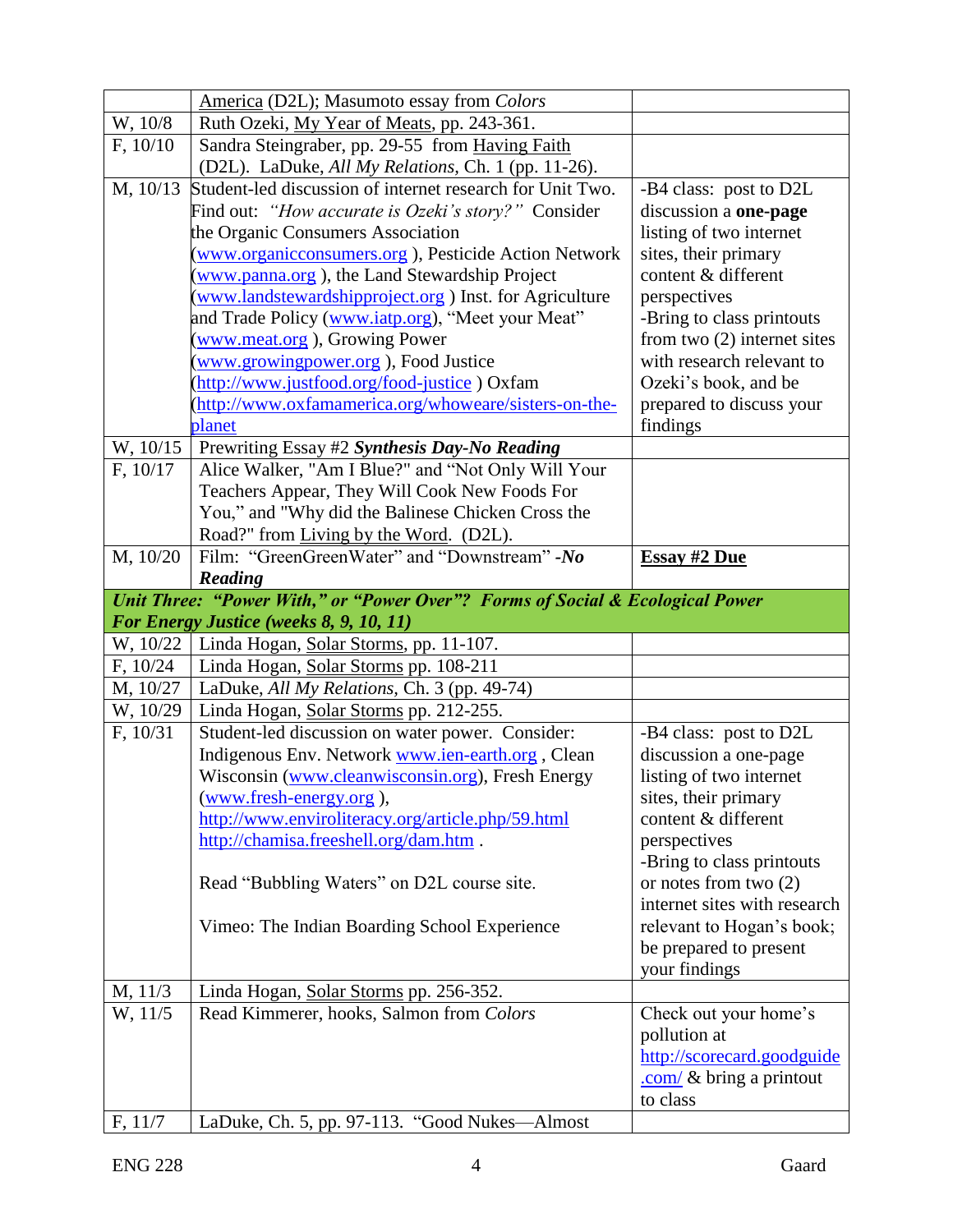|                        | Good Enough" on D2L. Video on Prairie Island & Paul                                                      |                                                         |
|------------------------|----------------------------------------------------------------------------------------------------------|---------------------------------------------------------|
|                        | Fusco's photo essay, "Chernobyl Legacy"                                                                  |                                                         |
|                        | http://mediastorm.com/publication/chernobyl-legacy                                                       |                                                         |
| $\overline{M}$ , 11/10 | Student-led discussion on nuclear power. Consider                                                        | -B4 class: post to D2L                                  |
|                        | Fresh Energy (www.fresh-energy.org), Union of                                                            | discussion a one-page                                   |
|                        | Concerned Scientists (www.ucsusa.org, Introduction to                                                    | listing of two internet                                 |
|                        | the Hanford Site (www.hanford.gov), Nevada Test Site                                                     | sites, their primary                                    |
|                        | (http://www.nv.doe.gov/nts/default.htm and Xcel corp.                                                    | content & different                                     |
|                        | http://www.xcelenergy.com/Company/Pages/Home.aspx<br>http://www.energy.gov/ (U.S. Dept. of Energy). Read | perspectives<br>-Bring to class                         |
|                        | up on the Fukushima Daichi Nuclear Disaster (i.e.,                                                       | printouts/notes from two                                |
|                        | http://time.com/worlds-most-dangerous-room/)                                                             | internet sites with research                            |
|                        |                                                                                                          | on nuclear power and                                    |
|                        |                                                                                                          | environmental justice                                   |
| W, 11/12               | Ken Saro-Wiwa, pp. 49-117 from A Month and A Day:                                                        |                                                         |
|                        | A Detention Diary (D2L)                                                                                  |                                                         |
| F, 11/14               | Student-led discussion of internet research on oil and                                                   | -B4 class: post to D2L                                  |
|                        | environmental justice. Consider Shell                                                                    | discussion a one-page                                   |
|                        | homepage: www.shell.com                                                                                  | listing of two internet                                 |
|                        | http://www.essentialaction.org/shell/issues.html Oil in                                                  | sites, their primary                                    |
|                        | Ecuador www.amazonwatch.org, www.priceofoil.org                                                          | content & different                                     |
|                        | (see video on Ken Saro-Wiwa) www.chevrontoxico.com                                                       | perspectives                                            |
|                        | http://www.exxposeexxon.com/ Search on "cancer                                                           | -Bring to class printouts                               |
|                        | alley" in the U.S., Enbridge's "Alberta Clipper" pipeline<br>in MN/WI, Keystone XL Tar Sands pipeline    | or notes from two $(2)$<br>internet sites with research |
|                        |                                                                                                          |                                                         |
|                        |                                                                                                          |                                                         |
|                        |                                                                                                          | relevant to oil production                              |
|                        |                                                                                                          | and environmental justice                               |
| M, 11/17               | Prewriting Essay #3 Synthesis Day-No Reading                                                             |                                                         |
| (weeks 12, 13, 14)     | Unit Four: Economy, Ecology, and Globalization: Key Issues in Planetary Justice                          |                                                         |
| W, 11/19               | <b>Synthesis Day-No Reading</b>                                                                          | <b>Essay #3 Due</b>                                     |
|                        | Presentations on Civic Engagement                                                                        |                                                         |
| F, 11/21               | Overview of Essay #4: Group Performance Project                                                          | Choose topics & teams;                                  |
|                        |                                                                                                          | delegate weekend                                        |
|                        |                                                                                                          | research tasks                                          |
| M, 11/24               | Group work in class – produce the proposal $\&$ delegate                                                 | <b>Research proposal due:</b>                           |
|                        | tasks over break                                                                                         | environmental justice                                   |
|                        |                                                                                                          | topic, research, websites,<br>outline                   |
| 11/25-30               | <b>THANKSGIVING BREAK</b>                                                                                |                                                         |
| M, 12/1                | Film: "Black Gold" or "The Corporation"                                                                  |                                                         |
|                        | Discussion of global environmental & climate justice                                                     |                                                         |
| W, 12/3                | Groups work in class                                                                                     |                                                         |
| F, 12/5                | Groups work in class                                                                                     | <b>Service Learning Essay</b>                           |
|                        |                                                                                                          | <b>Due</b>                                              |
| M, 12/8                | Student-led discussion on internet research about                                                        | -B4 class: post to D2L                                  |
|                        | homelessness, immigration, media democracy<br>(www.democracynow.org), climate justice                    | discussion a one-page<br>listing of two internet        |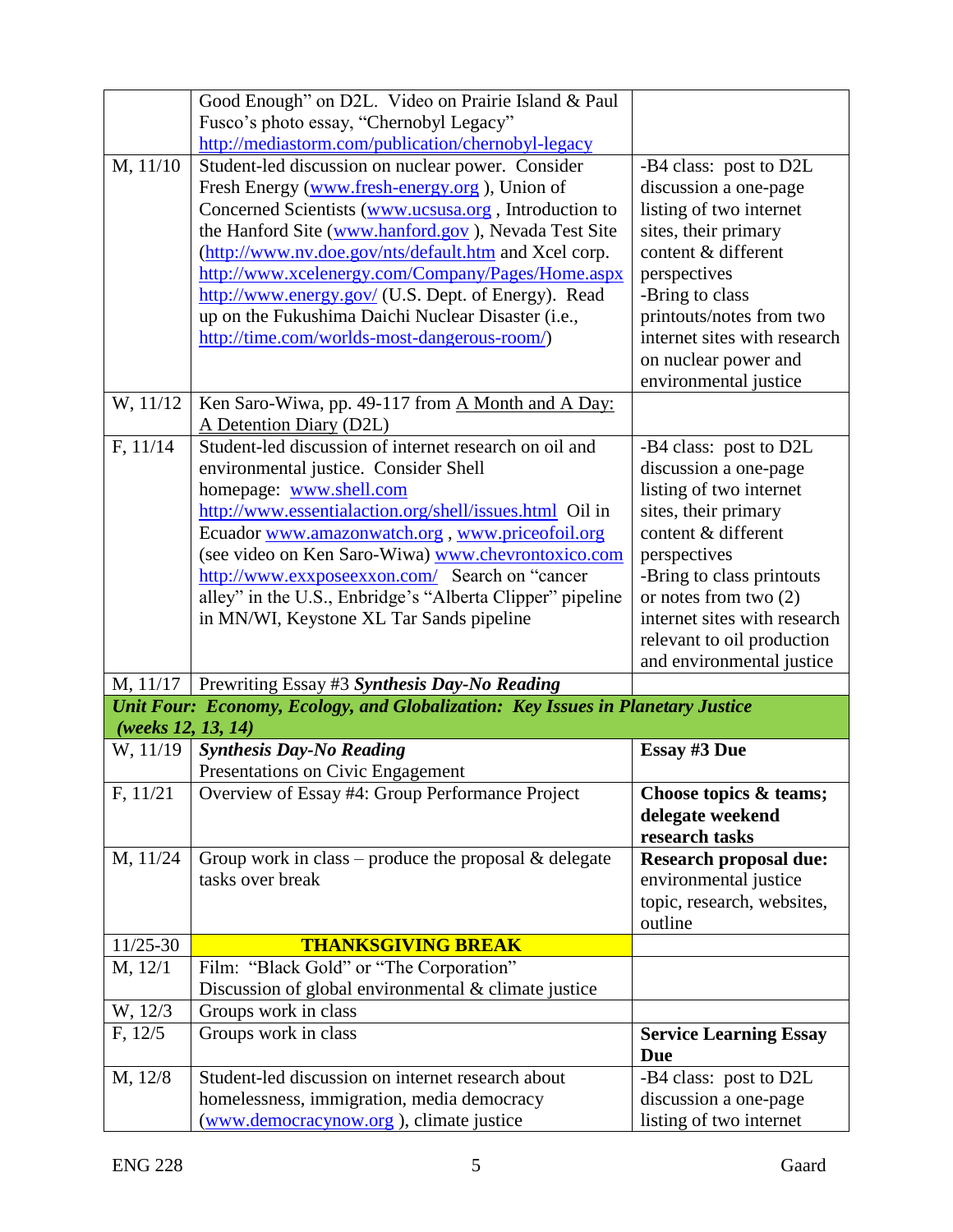|          | (http://www.climate-justice-now.org/) & global          | sites, their primary         |
|----------|---------------------------------------------------------|------------------------------|
|          | economics (compare "free trade" with "fair trade"). See | content & different          |
|          | Global Exchange www.globalexchange.org & Intl.          | perspectives                 |
|          | Forum on Globalization www.ifg.org On D2L site see      | -Bring to class printouts    |
|          | "Contract With America" and "NAFTA: Ten Years"          | or notes from $(2)$ websites |
|          | Later"                                                  | with research relevant to    |
|          |                                                         | global environmental         |
|          |                                                         | justice                      |
| W, 12/10 | <b>Environmental Justice Role Plays</b>                 |                              |
| F, 12/12 | <b>Environmental Justice Role Plays</b>                 | <b>Essay #4 Due</b>          |
|          | Planning the Final: Review of Portfolio Guidelines.     |                              |

# **FINAL EXAM: Monday Dec. 15, 1:00-3:00 p.m.**

Consider these sources FOR ENVIRONMENTAL JUSTICE SOLUTIONS as starting points, but develop your own approach as well:

- Community-supported agriculture: <http://www.localharvest.org/csa/>
- Organic farming: <http://attra.ncat.org/organic.html>
- Grass-fed beef: <http://www.eatwild.com/>
- Food cooperatives: <http://www.coopdirectory.org/>
- Sustainable energy sources: <http://www.rmi.org/>
- Sustainable forestry practices: <http://www.sfiprogram.org/>
- Eco-tourism, organized and controlled by local populations: [www.ecotourism.org](http://www.ecotourism.org/)
- Socially responsible investing: <http://www.ussif.org/>
- Fair trade: <http://www.fairtradefederation.org/>,<http://transfairusa.org/>
- International Forum on Globalization: <http://www.ifg.org/>
- World Social Forum: <http://www.wedo.org/events/world-social-forum-2013>
- Food Justice<http://www.justfood.org/food-justice>
- Local currencies<http://www.worldwatch.org/node/5978>

Getting Support on Campus – depending on your needs, there are five student support services relevant to our class:

- Writing Center [\(http://www.uwrf.edu/english/WritingCenter.html](http://www.uwrf.edu/english/WritingCenter.html) ) in 290 KFA (x. 3608) provides tutors to help you get started on assignments, polish rough drafts, revise final drafts, or work on grammar.
- Academic Success Center [\(http://www.uwrf.edu/academic-success/](http://www.uwrf.edu/academic-success/)) in 105 Davee Library (x. 3531) provides help with study skills, tutoring, disability services, multicultural advising, academic advising, and more!
- Counseling Center [http://www.uwrf.edu/StudentHealthAndCounseling/CounselingServices/Index.cf](http://www.uwrf.edu/StudentHealthAndCounseling/CounselingServices/Index.cfm) [m](http://www.uwrf.edu/StudentHealthAndCounseling/CounselingServices/Index.cfm) in 211 Hagestad Hall (x. 3884) services are free, confidential, and professional. Support is available for coping with crises, balancing school/work/family, confronting issues with alcohol/drug use, managing stress, and more.
- Career Services & Workshops<http://www.uwrf.edu/CareerServices/Index.cfm> in 211 Hagestad (x. 3572) offers workshops throughout the semester on resume and cover letter writing, developing a career portfolio, preparing for job interviews, strategies for finding jobs and internships, evaluating job offers and negotiating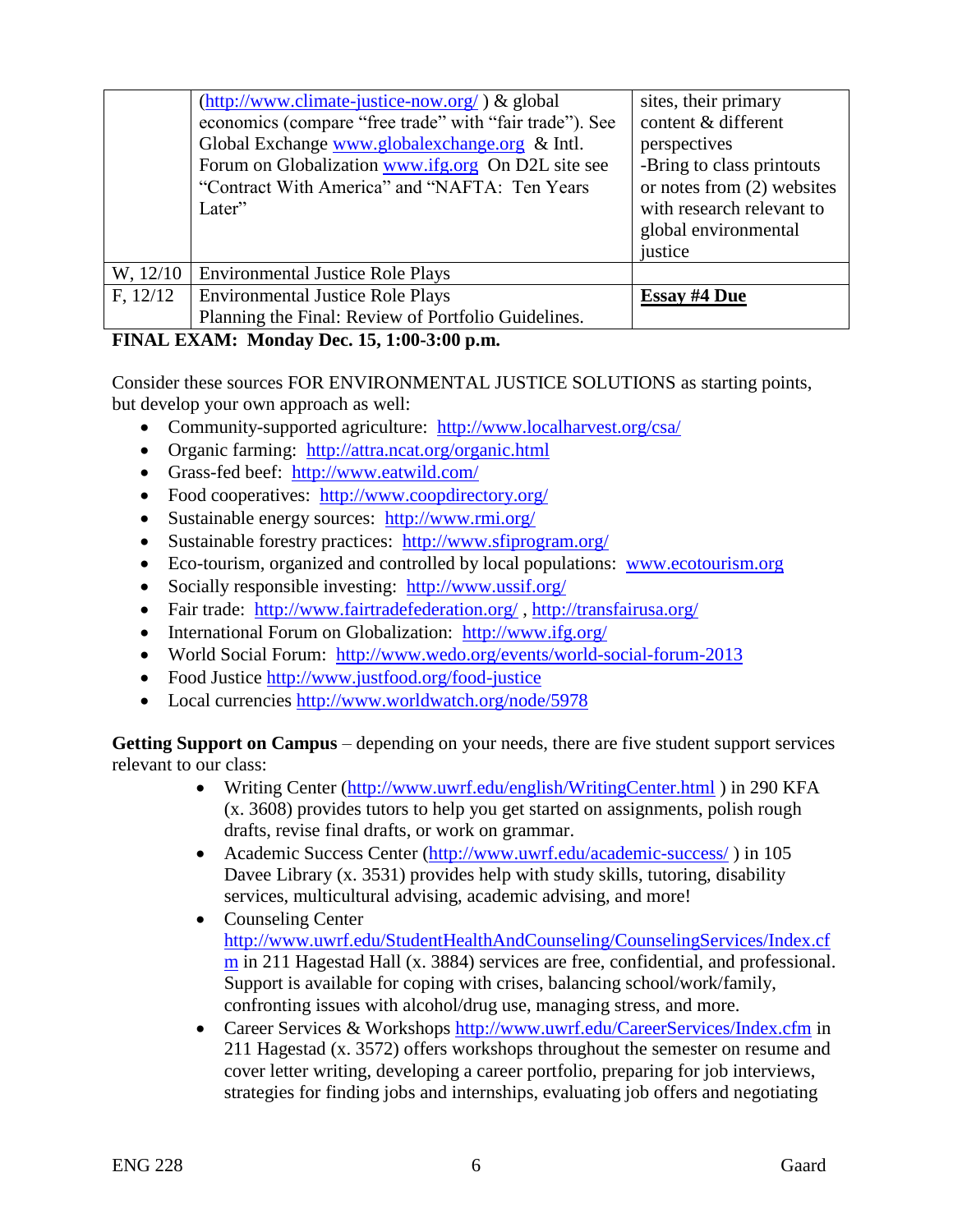salary, applying to graduate school, and of course, the Career Fair. There's also an online resume review service, job referral service, and more!

 Disability Services<http://www.uwrf.edu/AbilityServices/> UWRF welcomes students with diverse abilities into the University's educational programs, residence halls, activities, and environment. Students who need academic adjustments (accommodations) should contact the Ability Services Office (129 Hagestad; 715-425-3531). Before final decisions can be made to allow academic adjustments, students must provide clinical documentation that sufficiently describes the nature of their situation. For questions, contact Mark Johnson at ext. 3531, or mark.r.johnson@uwrf.edu.

# *Course Policies*

- Inclusivity and Respect: UWRF promotes safe, inclusive and effective learning environments that protect the rights and support the interests of both students and faculty. For additional information regarding our inclusivity expectations, academic accommodations, academic conduct expectations and processes, and consult <http://www.uwrf.edu/Administration/Provost/AssocVCforAcadAffGradSt/Syllabi.cfm>
- Cell Phone / Internet Policy Turn it off before class begins! Students found texting, Facebooking, or otherwise surfing the internet will have the technology device taken from them for the duration of class; they can also choose to leave class and take the absence. A second event will require dismissal from that class period. If you/your family is in an emergency situation, and you are waiting for an urgent call, speak to me before class begins; everyone has lives outside of class, and we'll find a way for you to be available to loved ones and still be present in class.
- Instructor Absences: I will always post an announcement on our course D2L site. You are responsible for checking that site on the date of an instructor absence, for participating in an online discussion that may be assigned to keep us on track with the course schedule, and for submitting your work to the D2L Dropbox if so instructed.
- Class Attendance, Punctuality, and Informed Participation
	- a. Policy: You will earn credit in this course only if you attend roughly 90% of the classes, and attend as an informed participant. On a MWF schedule, this means you are allowed 3 excused absences, and will probably fail the course after more than 6 absences.
	- b. Attendance is earned by arriving on time, and staying for the complete class session; any partial attendance is marked as an absence.
	- c. Informed participation in class discussions is evaluated on the basis of discussion comments that speak knowledgeably about the day's readings, go beyond with readings with additional resources, and/or raise questions about the relation of one reading to another or an outside source. Less verbal students have the same opportunity for recognition of their informed participation, through the unannounced reading quizzes and internet reporting assignments.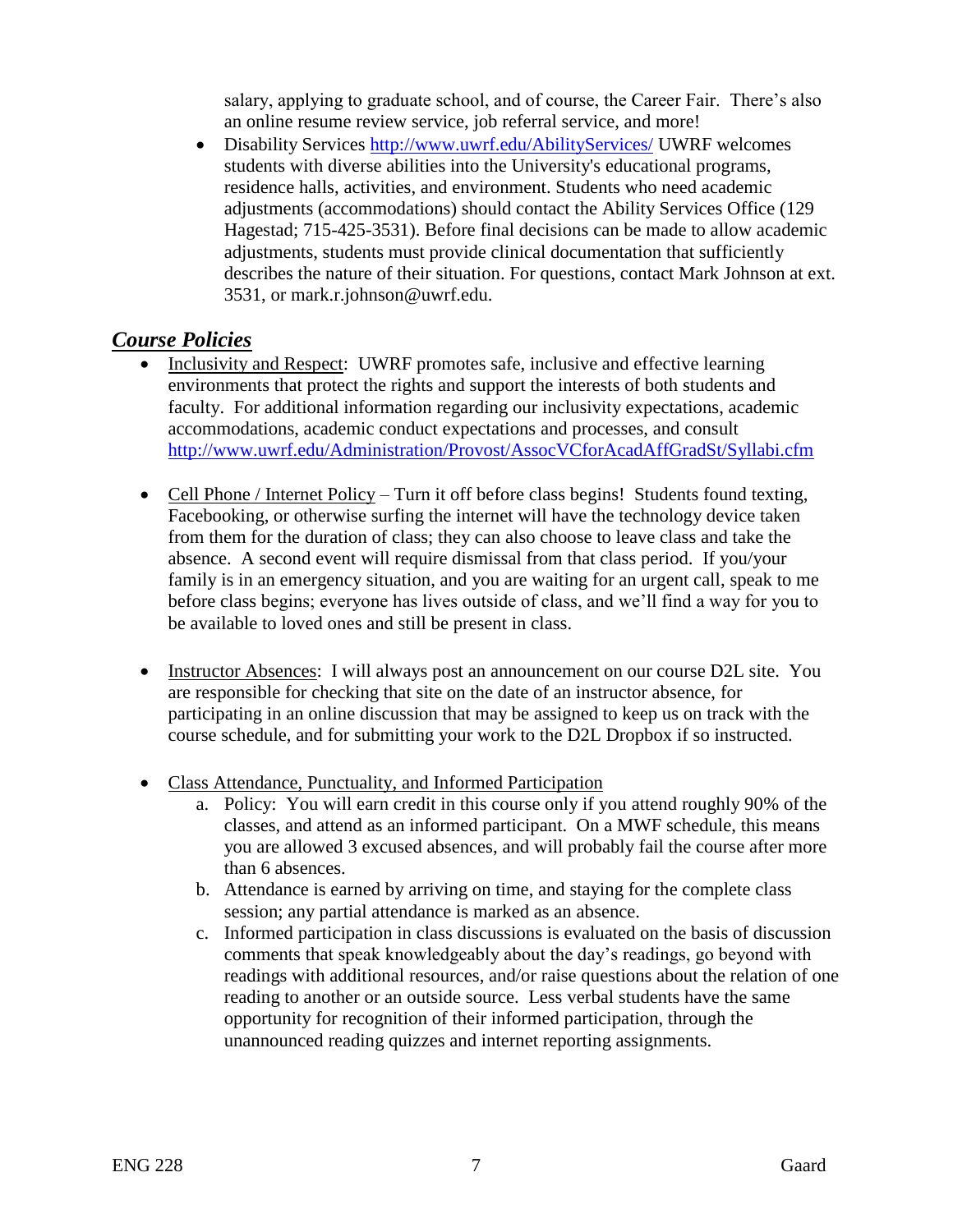| <b>ASSESSMENT RUBRIC FOR PAPERS</b><br>(ETHICAL CITIZENSHIP CRITERIA) |                                   |               |                                         |              |                              |
|-----------------------------------------------------------------------|-----------------------------------|---------------|-----------------------------------------|--------------|------------------------------|
| Criteria                                                              | <b>Exceptional</b> (A)            | Good (B)      | Adequate $(C)$                          | Poor (D)     | Inadequate                   |
| <b>Students will</b>                                                  | -Thesis provides                  | A "good"      | -Thesis presents                        | A "poor"     | -Thesis is                   |
| identify factors of                                                   | an original                       | paper will be | arguments addressed                     | paper will   | absent, though               |
| the social and                                                        | insight into the                  | exceptional   | in class discussions.                   | be adequate  | the essay may                |
| natural                                                               | topic/issue.                      | in some       | -Depth/breadth of                       | in some      | address the                  |
| environment that                                                      | -Depth/breadth                    | respects but  | content covers topic                    | respects but | topic in a                   |
| influence ethical                                                     | of content covers                 | only          | but may omit detail.                    | inadequate   | general way.                 |
| decision-making.                                                      | topic thoroughly,                 | adequate in   | -Comprehension of                       | in others.   | -Depth is                    |
|                                                                       | using effective                   | others.       | topic and readings                      |              | superficial, and             |
| -Identify and explain                                                 | supporting                        |               | may focus on                            |              | scope of the                 |
| the psychosocial,                                                     | details.                          |               | content of eco-                         |              | discussion                   |
| ecological,                                                           | -Comprehension                    |               | justice issue with                      |              | excludes crucial             |
| economic, and                                                         | of topic and                      |               | little or no attention                  |              | details.                     |
| political factors that                                                | readings to                       |               | to contexts.                            |              | -Presentation of             |
| influence ethical                                                     | include                           |               | -Range of sources                       |              | topic fails to               |
| decision-making.                                                      | awareness of                      |               | restricted to a                         |              | include basic                |
|                                                                       | diverse contexts                  |               | sampling of course                      |              | facts from the               |
|                                                                       | and contents in                   |               | texts, with little or                   |              | readings.                    |
|                                                                       | eco-justice                       |               | no reference to                         |              | -Range of                    |
|                                                                       | issues.                           |               | activist websites.                      |              | sources relies               |
|                                                                       | -Range of                         |               |                                         |              | on few texts,                |
|                                                                       | sources is                        |               |                                         |              | often heavily                |
|                                                                       | diverse,                          |               |                                         |              | quoted or<br>summarized      |
|                                                                       | including web<br>research as well |               |                                         |              | rather than                  |
|                                                                       | as all relevant                   |               |                                         |              | discussed and                |
|                                                                       | course texts.                     |               |                                         |              | analyzed.                    |
| <b>Students will</b>                                                  | -Diverse                          |               | -Some differing                         |              | -No awareness                |
| evaluate ethical                                                      | perspectives are                  |               | perspectives are                        |              | of diverse                   |
| conflict and ways                                                     | presented from                    |               | presented, often                        |              | perspectives.                |
| to address it to                                                      | their own                         |               | from the viewpoint                      |              | Presents ethical             |
| serve the world.                                                      | viewpoints.                       |               | favored by the                          |              | conflict in                  |
| -Identify specific                                                    |                                   |               | student.                                |              | dualistic terms.             |
| strategies for                                                        | -Conflict                         |               |                                         |              |                              |
| communicating or                                                      | resolution                        |               | -Conflict resolution                    |              | -Strategies for              |
| enforcing a group's                                                   | strategies are                    |               | strategies are                          |              | addressing                   |
| ethical perspective.                                                  | accurately and                    |               | presented in brief,                     |              | ethical conflict             |
| -Explain the goals $\&$                                               | fully presented,                  |               | though goals may be                     |              | are simplistic,              |
| likely outcomes of                                                    | with goals and                    |               | confused with                           |              | omitting                     |
| diverse conflict-                                                     | actual outcomes.                  |               | outcomes.                               |              | multilayered                 |
| resolution strategies,                                                |                                   |               |                                         |              | approaches.                  |
| considering the                                                       | -Impact of each                   |               | -Impact of each                         |              |                              |
| context of an issue                                                   | group's strategic                 |               | group's strategic                       |              | -No awareness                |
| in terms of power                                                     | power (political,                 |               | power may omit                          |              | of the relation<br>between a |
| (economic, political,<br>social) and                                  | economic,<br>social) to           |               | crucial areas of<br>influence, focusing |              |                              |
| perspective (culture,                                                 | influence or                      |               | only on the                             |              | group's<br>strategic         |
| nationality, gender,                                                  | determine                         |               | presenting                              |              | location and the             |
| economic class,                                                       | outcome is                        |               | socioeconomic                           |              | effectiveness of             |
| race, ethnicity).                                                     | analyzed.                         |               | location of the                         |              | different                    |
|                                                                       |                                   |               | groups.                                 |              | conflict-                    |
|                                                                       |                                   |               |                                         |              | resolution                   |
|                                                                       |                                   |               |                                         |              | strategies.                  |
|                                                                       |                                   |               |                                         |              |                              |
|                                                                       |                                   |               |                                         |              |                              |
|                                                                       |                                   |               |                                         |              |                              |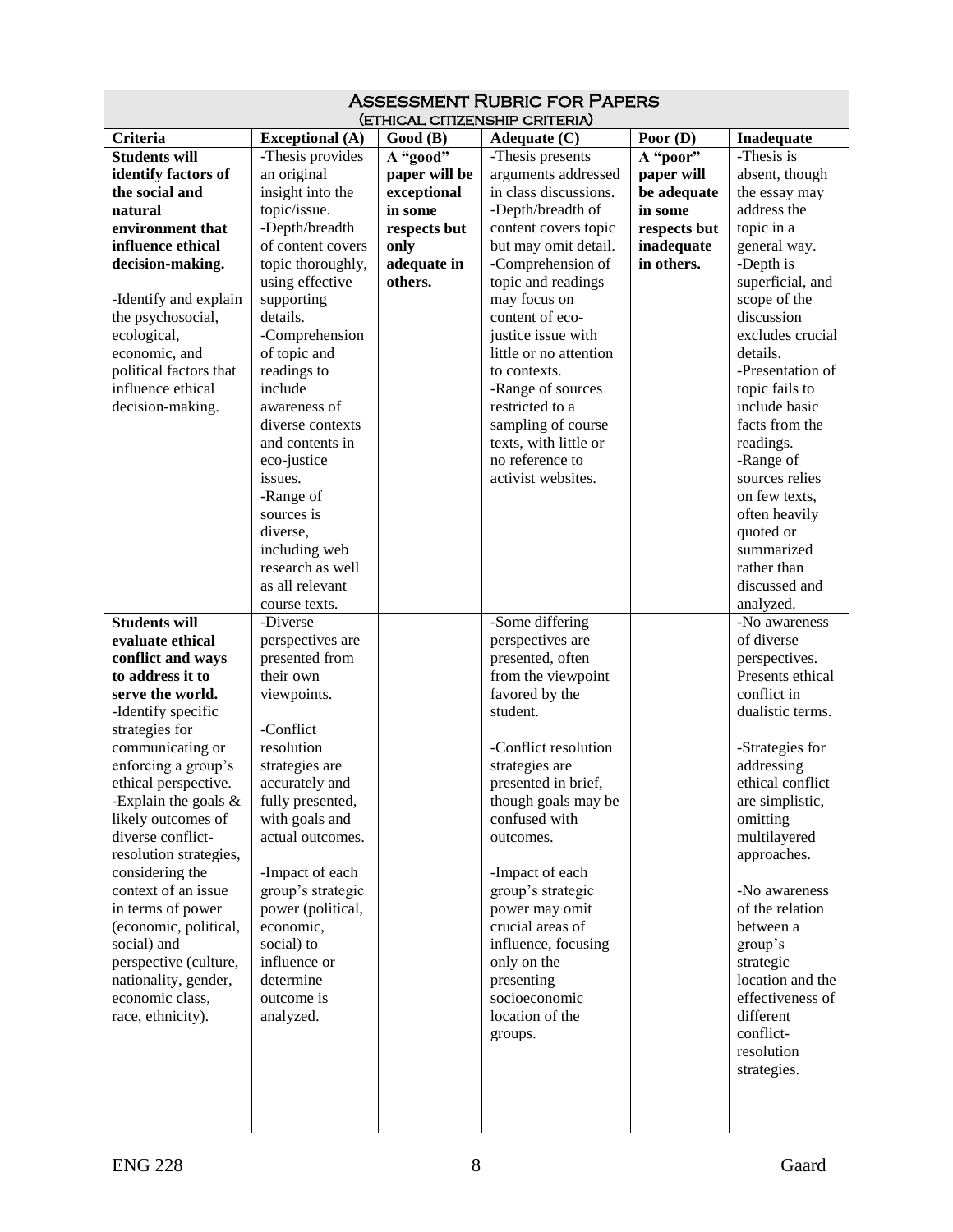| <b>ASSESSMENT RUBRIC FOR PAPERS</b><br>(AMERICAN CULTURAL DIVERSITY CRITERIA) |                                |                     |                                              |                          |                                  |
|-------------------------------------------------------------------------------|--------------------------------|---------------------|----------------------------------------------|--------------------------|----------------------------------|
| Criteria                                                                      | <b>Exceptional</b> (A)         | Good (B)            | Poor $(D)$<br>Adequate $(C)$<br>Inadequate   |                          |                                  |
| <b>Students will</b>                                                          | -Comprehension                 | A "good"            | -Thesis presents                             | A "poor"                 | -Thesis is                       |
| examine the ways                                                              | of topic and                   | paper will be       | arguments addressed                          | paper will               | absent, though                   |
| in which issues of                                                            | readings to                    | exceptional         | in class discussions.                        | be adequate              | the essay may                    |
| race and/or                                                                   | include accurate               | in some             | -Depth/breadth of                            | in some                  | address the                      |
|                                                                               | awareness and                  |                     |                                              |                          | topic in a                       |
| ethnicity shape<br>social identities and                                      | discussion of                  | respects but        | content covers topic<br>but may omit detail. | respects but             |                                  |
| influence behaviors                                                           | diverse contexts               | only<br>adequate in |                                              | inadequate<br>in others. | general way.<br>-Depth is        |
| within diverse                                                                |                                | others.             | -Comprehension of                            |                          |                                  |
|                                                                               | and contents in<br>eco-justice |                     | topic and readings<br>may focus on           |                          | superficial, and<br>scope of the |
| segments of<br>American society.                                              | issues.                        |                     | content of eco-                              |                          | discussion                       |
|                                                                               |                                |                     | justice issue with                           |                          | excludes crucial                 |
|                                                                               | -Range of                      |                     | little or no attention                       |                          | details.                         |
|                                                                               | sources is                     |                     | to contexts.                                 |                          | -Presentation of                 |
|                                                                               | diverse,                       |                     | -Range of sources                            |                          | topic fails to                   |
|                                                                               | including the                  |                     | restricted to a                              |                          | include basic                    |
|                                                                               | array of cultural              |                     | sampling of course                           |                          | facts from the                   |
|                                                                               | perspectives                   |                     | texts, with little or                        |                          | readings.                        |
|                                                                               | covered in the                 |                     | no reference to                              |                          | -Range of                        |
|                                                                               | unit, along with               |                     | internet research on                         |                          | sources relies                   |
|                                                                               | web research on                |                     | current conditions                           |                          | on only a                        |
|                                                                               | the present                    |                     | for each group.                              |                          | selection of                     |
|                                                                               | conditions facing              |                     |                                              |                          | perspectives.                    |
|                                                                               | each group.                    |                     |                                              |                          | Sources may be                   |
|                                                                               |                                |                     |                                              |                          | heavily quoted                   |
|                                                                               |                                |                     |                                              |                          | or summarized                    |
|                                                                               |                                |                     |                                              |                          | rather than                      |
|                                                                               |                                |                     |                                              |                          | discussed and                    |
|                                                                               |                                |                     |                                              |                          | analyzed.                        |
| <b>Students will</b>                                                          | -Diverse                       |                     | -Some differing                              |                          | -No awareness                    |
| analyze social and                                                            | perspectives are               |                     | perspectives are                             |                          | of diverse                       |
| historical factors                                                            | accurately                     |                     | presented, often                             |                          | perspectives, or                 |
| that may influence                                                            | presented.                     |                     | from the viewpoint                           |                          | presents cultural                |
| their interaction                                                             |                                |                     | favored by the                               |                          | diversity in                     |
| with members of a                                                             | -Histories and                 |                     | student.                                     |                          | dualistic terms.                 |
| diverse society.                                                              | present                        |                     |                                              |                          |                                  |
|                                                                               | conditions facing              |                     | -Histories and                               |                          | -Histories of                    |
|                                                                               | each group as a                |                     | present conditions of                        |                          | diverse groups                   |
|                                                                               | result of those                |                     | each group are                               |                          | are presented in                 |
|                                                                               | histories are                  |                     | presented in brief,                          |                          | a simplistic                     |
|                                                                               | accurately                     |                     | but presented                                |                          | way, omitting                    |
|                                                                               | presented, along               |                     | accurately.                                  |                          | interactions and                 |
|                                                                               | with their                     |                     |                                              |                          | present                          |
|                                                                               | shaping                        |                     | -Effects of history                          |                          | functionings                     |
|                                                                               | influence on                   |                     | on present social                            |                          | among diverse                    |
|                                                                               | social relations               |                     | interactions among                           |                          | groups.                          |
|                                                                               | among members                  |                     | diverse groups must                          |                          |                                  |
|                                                                               | of a diverse                   |                     | be presented, though                         |                          |                                  |
|                                                                               | society.                       |                     | in brief.                                    |                          |                                  |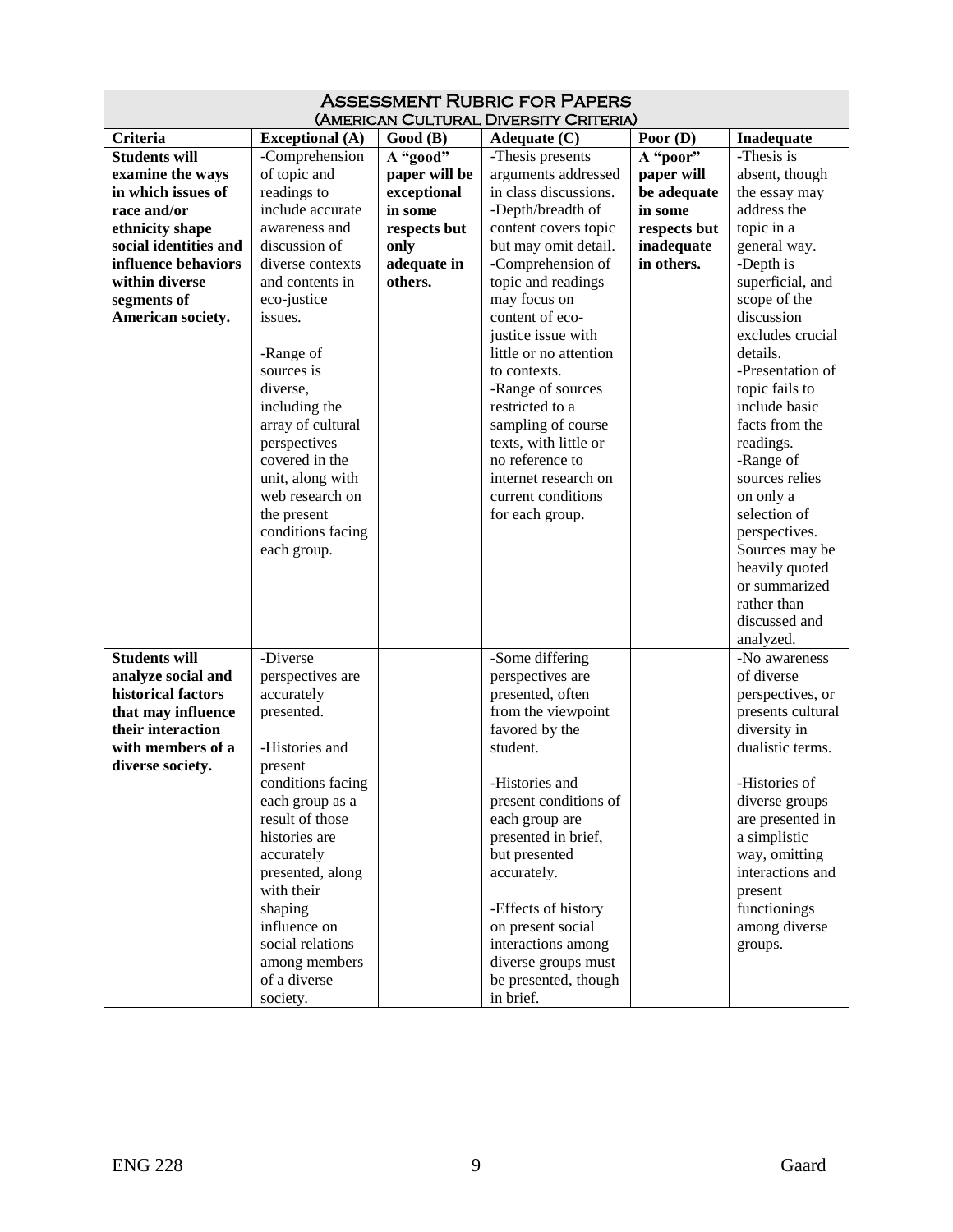#### Essay #1: Defining "Nature," "Wilderness," "Identity": From Conservation to Environmental Justice

DUE: September 29, 2014 Length: 4-5 pages, double-spaced, 12-pitch font, one-inch margins.

Directions: Literary criticism is a form of writing that uses literature as a lens to explore larger social issues—in this paper, those issues involve defining the terms "nature," "wilderness," and "human self-identity," and the ways the meaning of these terms have shifted and shaped human relationships with nature. To provide this history of definitions that change, use the literature we have read for this unit, and use the 17 Principles of Environmental Justice to help you establish your analytical framework. See if you can find thematic clusters by comparing the works by Muir, Manson, Hughes, Tamez, Abbey, Leopold, Castillo, and the writers in Colors (Owens, Gonzales, Alarcon, Dungy, Houston). One strategy for organizing the paper would be to use a thematic approach, taking these terms one at a time, and showing the different definitions and the different cultural and historical contexts for those definitions. Another strategy would be to put Castillo's novel at the center of your discussion, and use the essays and internet research as vehicles for drawing out and discussing these different themes and key definitions in the novel.

Whatever approach you choose, consider the following questions to help you develop your discussion:

- What are the different perspectives/groups of writers viewing these definitions? What is an environmental justice perspective on these definitions? Defining these standpoints and their histories should help you get started.
- How are these shifts in definitions influenced by particular viewpoints of where and how people live with the land? What kinds of power does each group have to enforce its definitions on the larger community?
- How might these shifts in definitions influence ethical decision-making in the social environment (family, work, society, politics)?
- How might these shifting definitions influence ethical decision-making in and for the natural environment (land use, wild spaces, farming, industry, home-building, playgrounds, water, etc.)?
- If there is conflict among these definitions, how do these different groups expect to resolve the conflict? What strategies would they use? How effective are they in achieving their goals?
- What connections does each group make between "wilderness" and/or "nature" and "human self-identity"? Are these seen as separate, or interdependent?
- What does literature allow us to see that may be less visible to us in day-to-day experiences with "nature" or "wilderness"?

Grading Criteria: Your essay should be at least four and no more than six pages, and should use examples from the literature, internet research, and class discussions to support your analysis. Include a bibliography of your sources. Your essay is evaluated on the rubrics and on the

- Inclusiveness of diverse perspectives and all literature in Unit 1
- Accuracy in representing the viewpoints of those perspectives
- Comparison of strategies, goals, and outcomes for resolving ethical conflicts
- Comparison of fictional and actual situations/social actors
- Organization and clarity of your own argument
- Proofreading (spelling, grammar, accurate citations, etc.)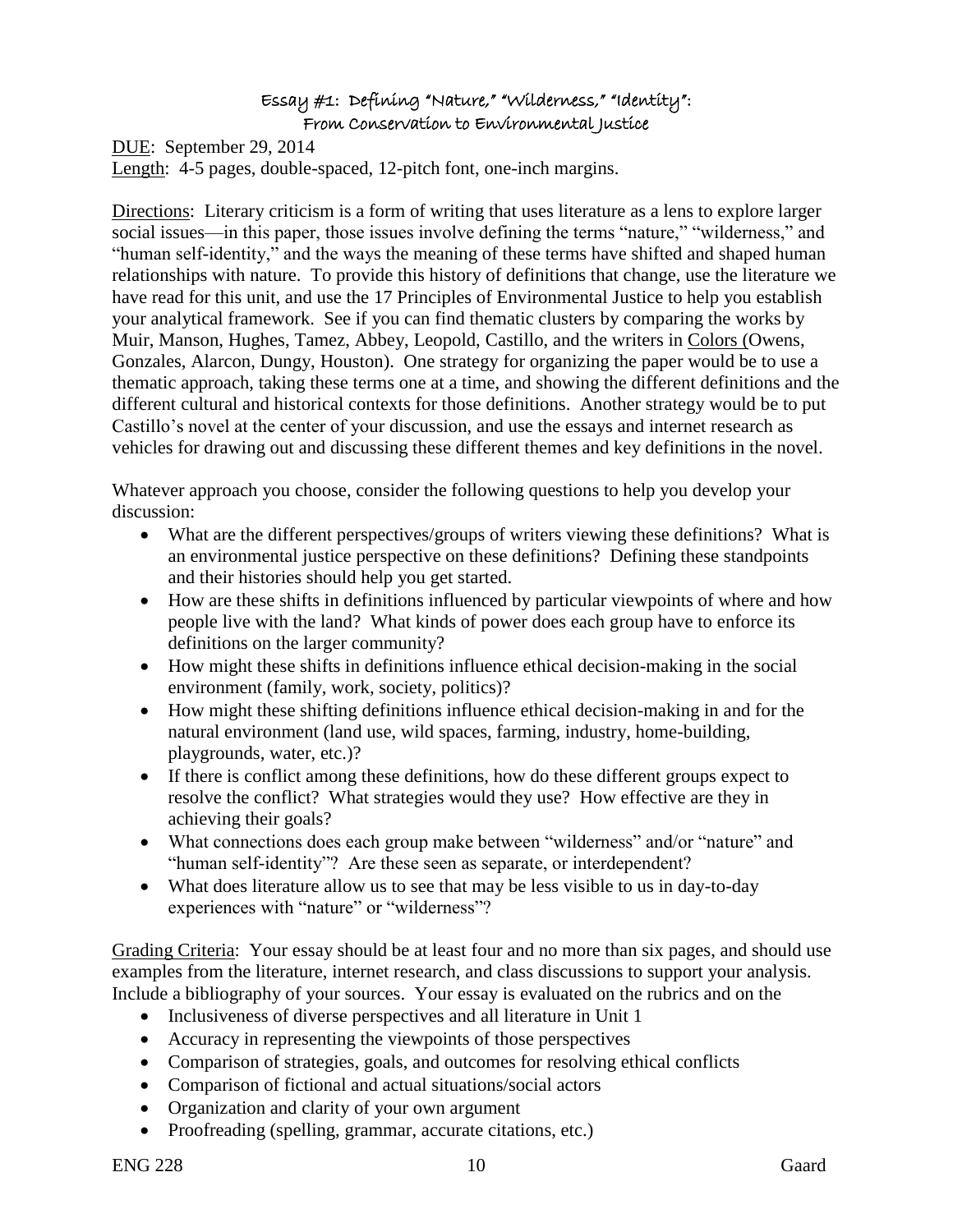# Essay #2: Food, Ecology, Identity—Toward Food Justice

DUE: October 20, 2014 Length: 4-6 pages, double-spaced, 12-pitch font, one-inch margins.

Directions: Your paper should develop an environmental justice perspective on food production and consumption. Be sure to use all the core readings (Ozeki, Berry, Steingraber, LaDuke, Walker) and website research to identify and explain the diverse ethical perspectives on food production and consumption, and how these views are connected to views about place and identity. Use these questions to help develop your ideas:

- Is there a connection between health of many types—human, animal, environmental, social/political?
- How is the way we think about, produce, distribute, and consume food affected by our definitions of the environment, the "natural"?
- What ethical standards should apply in human relationships with animals, with food plants, and with nature?
- How do decisions about food affect, shape, or enforce our definitions of nature? How do these decisions affect our self-identity?

 What does literature allow us to see that may be less visible to us in the "real" world? Addressing these questions should form the bulk of your paper.

Once you have drafted answers to the above questions, consider these issues of social power and ethical citizenship, and allow these questions to *augment* your answers above:

- Are there cultural, ecological, economic, and political factors that influence decisions around food?
- What are the different perspectives/groups viewing the connections between where we live (ecology), what we eat (food), and who we are (identity)? Define these groups  $\&$ their related viewpoints.
- What strategy/ies does each group use to communicate (or enforce) their perspective?
- How do issues of each group's power (economic, political, social) and identity (culture, nationality, gender, class, race/ethnicity) influence the processes and outcomes of conflicts around food production and consumption?
- What strategies do these groups use to address and resolve conflict? What outcomes do they expect, given their strategy? How effective are they in achieving their goals?
- Do you see any connections to events in your own experience involving ethical decisions around food production and/or consumption? What strategies do you use to address ethical conflicts around food?

Grading Criteria: Your essay should be at least four and no more than six pages, and should use examples from the literature, internet research, and class discussions to support your analysis. Include a bibliography of your sources. Your essay is evaluated on the rubrics and on the

- Inclusiveness of diverse perspectives and all literature in Unit 2
- Accuracy in representing the viewpoints of those perspectives
- Comparison of strategies, goals, and outcomes for resolving ethical conflicts
- Comparison of fictional and actual situations/social actors
- Organization and clarity of your own argument
- Proofreading (spelling, grammar, accurate citations, etc.)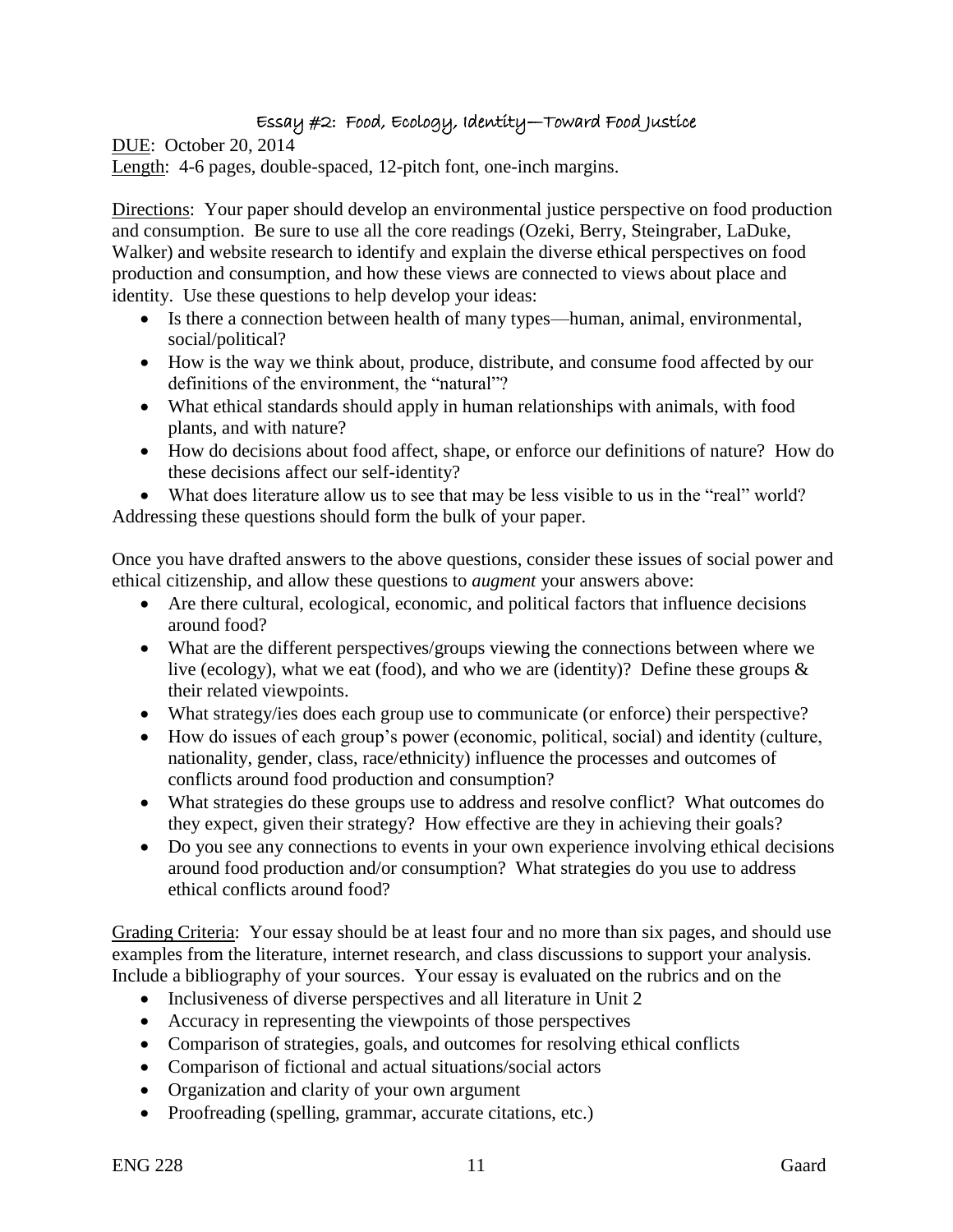# Essay #3: Forms of Social and Ecological Power: Exploring Energy Justice

# DUE: November 19, 2013

Length: 4-6 pages, double-spaced, 12-pitch font, one-inch margins.

Directions: This essay uses literature to examine the primary environmental resources for industrial power—water, nuclear, oil—as well as their production, distribution, uses, costs and benefits (social, ecological, and economic). It encourages you to examine diverse strategies for developing social and political power, and to compare these two kinds of power.

Your essay should foreground Linda Hogan's *Solar Storms*, and use your own internet research and our class readings and discussions of Saro-Wiwa, LaDuke, and the writers from *Colors* (Kimmerer, hooks, Salmon) to flesh out the ways these texts address issues of ecology, economics, and power. What is an environmental justice perspective on these issues, as described in these novels? Your essay should be able to make connections between literary discussions of these thematic issues and the real-world manifestations of these issues as well.

Consider these questions to help flesh out your analysis:

- What are the cultural, ecological, economic, and political factors that influence decisions around energy production? And energy consumption?
- What strategy/ies does each stakeholder group use to communicate (or enforce) their perspective?
- How do issues of each group's power (economic, political, social) and identity (culture, nationality, gender, class, race/ethnicity) influence the processes and outcomes of conflicts around energy production/distribution/consumption?
- What strategies do these groups use to address and resolve conflict? What outcomes do they expect, given their strategy? How effective are they in achieving their goals?
- What does literature allow us to see that may be less visible to us in the "real" world? Do you see any connections to events in your own experience involving ethical decisions around economic and energy production and/or consumption?

Grading Criteria: Your essay should be at least three and no more than six pages, and should use examples from the literature, internet research, and class discussions to support your analysis. Include a bibliography of your sources. Your essay is evaluated on the rubrics and on the

- Inclusiveness of diverse perspectives, and all texts from Unit 3
- Accuracy in representing the viewpoints of those perspectives
- Comparison of strategies, goals, and outcomes for resolving ethical conflicts
- Comparison of fictional and actual situations/social actors
- Organization and clarity of your own argument
- Proofreading (spelling, grammar, accurate citations, etc.)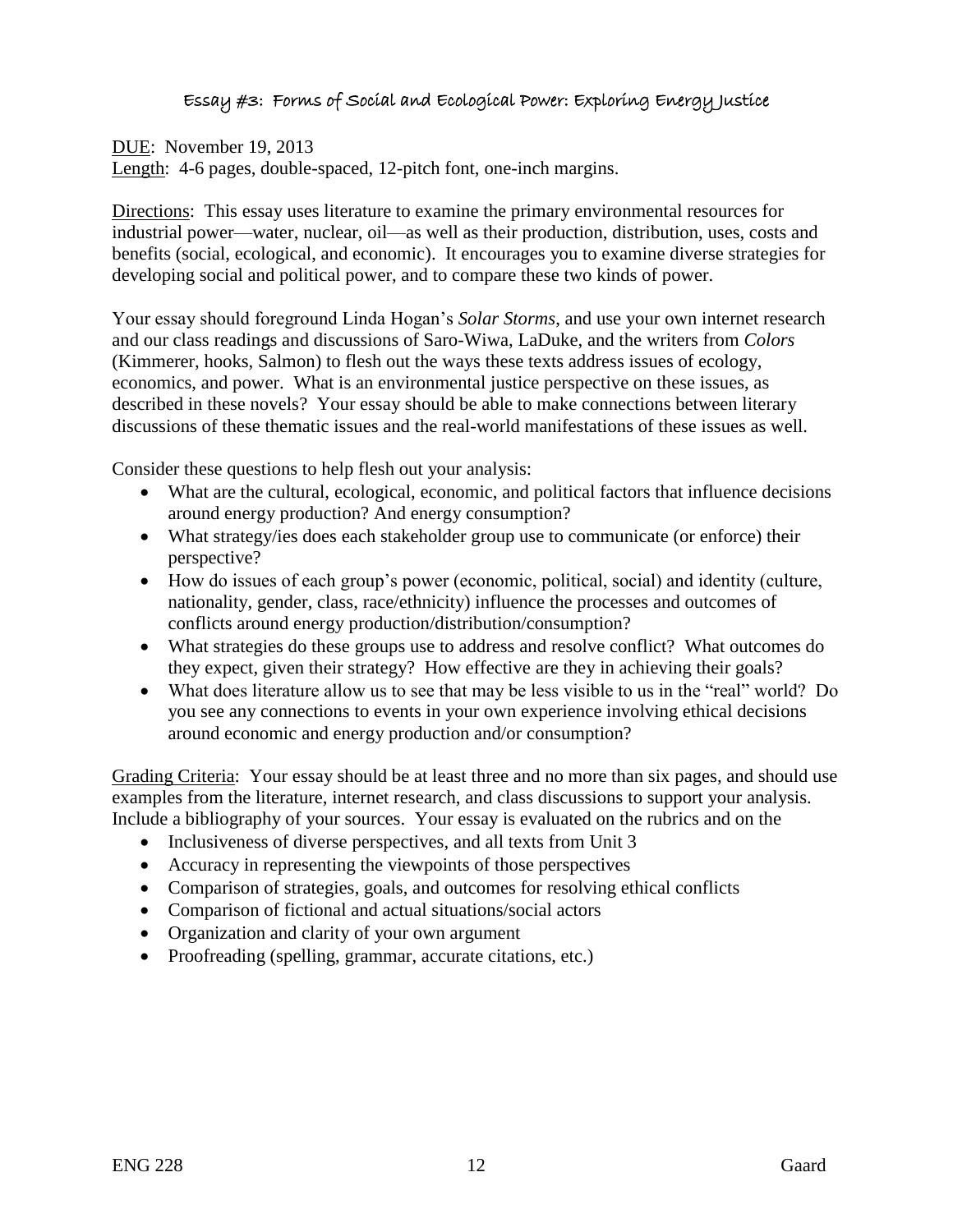# Essay #4: Environmental Justice Role Plays

## DUE: December 8, 2014

Length: Role play: 10-15 minutes. Handout: 1-2 pages, complete with problem description, relevant organizations, strategies, resources, & bibliography of key sources/websites.

Directions: With a group of four to six other students, choose a situation of local/global environmental injustice, and create a role play that enacts the different viewpoints of each citizen, community, organization and government involved in the conflict. Your role play should bring out the potential strategies each character/player has at their disposal, and illuminate the different strengths of these tools and strategies. Your role play should also show which strategies are best suited to this specific situation.

Through participatory learning, the purpose of these role plays is to meet course objectives by helping you develop your ability to:

- Identify factors of the social and natural environment that influence ethical decisionmaking;
- Evaluate ethical conflict and the appropriate strategies to address it to serve the world;
- Understand the ways that social, ecological, economic, and political systems are interrelated;
- Explore the interconnectedness of local and global concerns;
- Identify the forces of race, gender, sexuality, age, class, ethnicity and other social variables in shaping the impacts—the costs and benefits—of any environmental justice situation; and
- Identify individual and community responsibilities to our social and natural environments at the local, regional, national, and international levels.

Your group should present the class with

- A 10-15 minute role play, performing an environmental justice problem, the related conflicts, the barriers to resolution, the strategies for challenging those barriers, and possible outcomes
- a 1 to 2-page resource guide to the problem, to the history of the issue, the key players, those working for environmental justice, and the actions we can take/that need to be taken to create a situation of justice.
- A bibliography of key sources, organizations, texts, internet sites.

In-class preparation dates: 11/21, 11/24, 12/3, 12/5. Presentation dates: 12/10, 12/12.

Grading Criteria: Along with the criteria and guidelines listed above, and the rubrics attached to our syllabus, your role plays will be evaluated on:

- Inclusiveness of diverse perspectives on globalization
- Accuracy in representing the viewpoints of those perspectives
- Comparison of strategies, goals, and outcomes for resolving ethical conflicts
- Comparison of fictional and actual situations/social actors
- Organization and clarity of your own argument
- Proofreading (spelling, grammar, accurate citations, etc.), accuracy, and relevance of your handout.